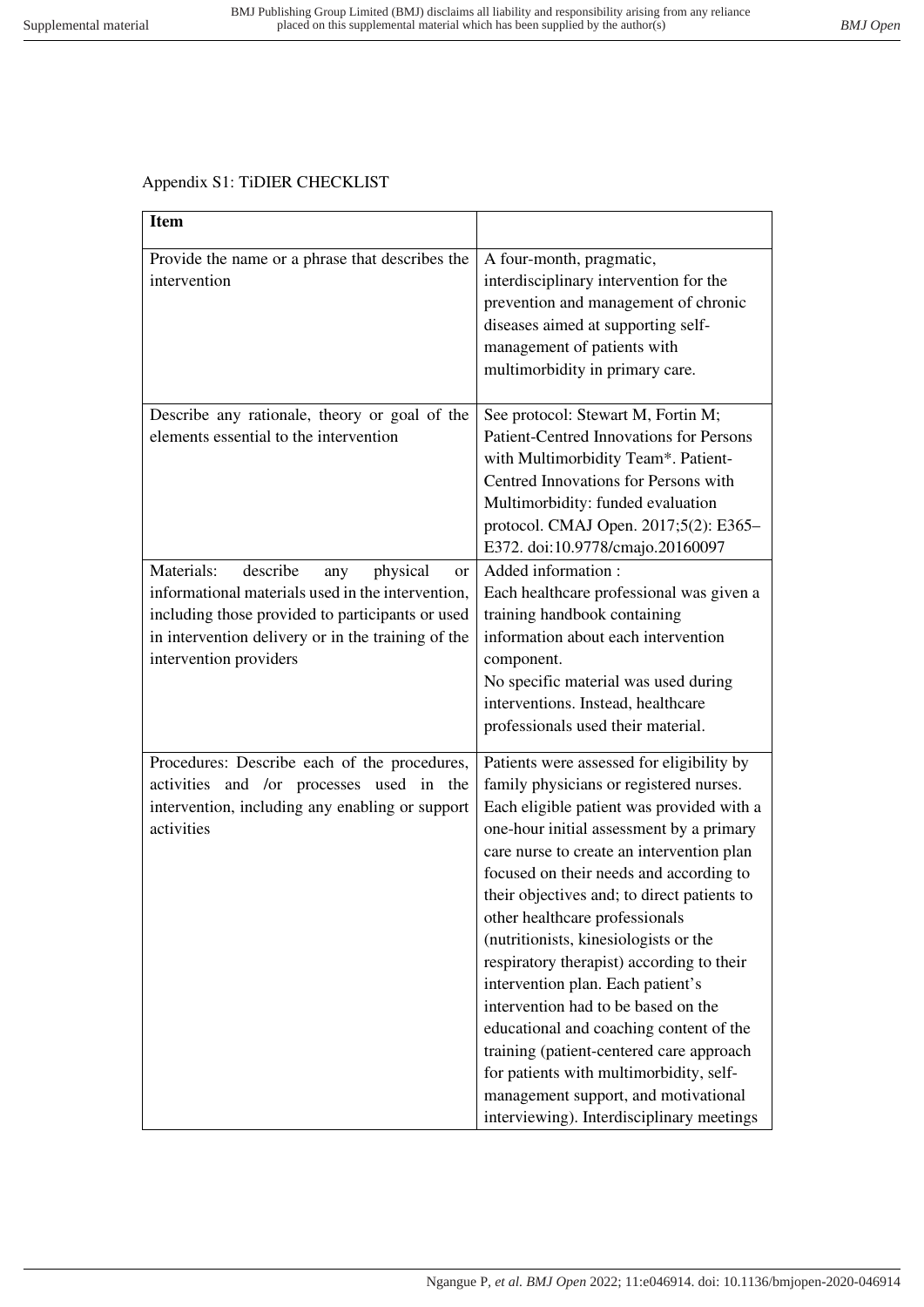|                                                      | between family physicians, nurses and      |
|------------------------------------------------------|--------------------------------------------|
|                                                      | other health professionals were to be held |
|                                                      | to discuss cases and harmonize the         |
|                                                      | intervention plan."                        |
| For each category of intervention provider,          | Practice Nurse; Nutritionists;             |
| describe their expertise, background, and any        | Kinesiologists; Respiratory therapists.    |
| specific training given.                             | The training was given to all healthcare   |
|                                                      | professionals who worked with chronic      |
|                                                      | diseases patients. This involved being     |
|                                                      | trained on patient-centered care approach  |
|                                                      | for patients with multimorbidity, self-    |
|                                                      | management support, and                    |
|                                                      | interprofessional collaboration and        |
|                                                      | motivational interviewing. Their training  |
|                                                      | lasted an average 7.8 hours.               |
| Describe the modes of delivery (such as face-to-     | Interventions were provided individually   |
| face or by some other mechanism, such as             | and face-to-face.                          |
| internet or telephone) of the intervention, and      |                                            |
| whether it was provided individually or in a         |                                            |
| group                                                |                                            |
| Describe the type(s) of location(s) where the        | Recruitment and intervention was           |
| intervention occurred, including any necessary       | undertake in the patient's FMGs.           |
| infrastructure or relevant features                  |                                            |
|                                                      |                                            |
| Describe the number of times the intervention        | Once recruited, patients had an initial    |
| was delivered and over what period of time           | assessment with the nurse during           |
| including the number of sessions, their schedule     | approximately one hour. Based on           |
| and their duration, intensity or dose.               | patients' centered care, no specific       |
|                                                      | number of sessions was planned.            |
|                                                      | Therefore, patients could see healthcare   |
|                                                      | professionals as much (or as little) as    |
|                                                      | they wanted during a 4-month period. In    |
|                                                      | average, patients had 2.6 hours of         |
|                                                      | interventions throughout the 4-month       |
|                                                      | period.                                    |
| intervention<br>the<br>planned to<br>If<br>was<br>be | See above.                                 |
| personalised, titrated or adapted, then describe     |                                            |
| what, why, when and how.                             |                                            |
|                                                      |                                            |
| If the intervention was modified during the          | N/A                                        |
| course of the study, describe the changes (what,     |                                            |
| why, when and how)                                   |                                            |
|                                                      |                                            |